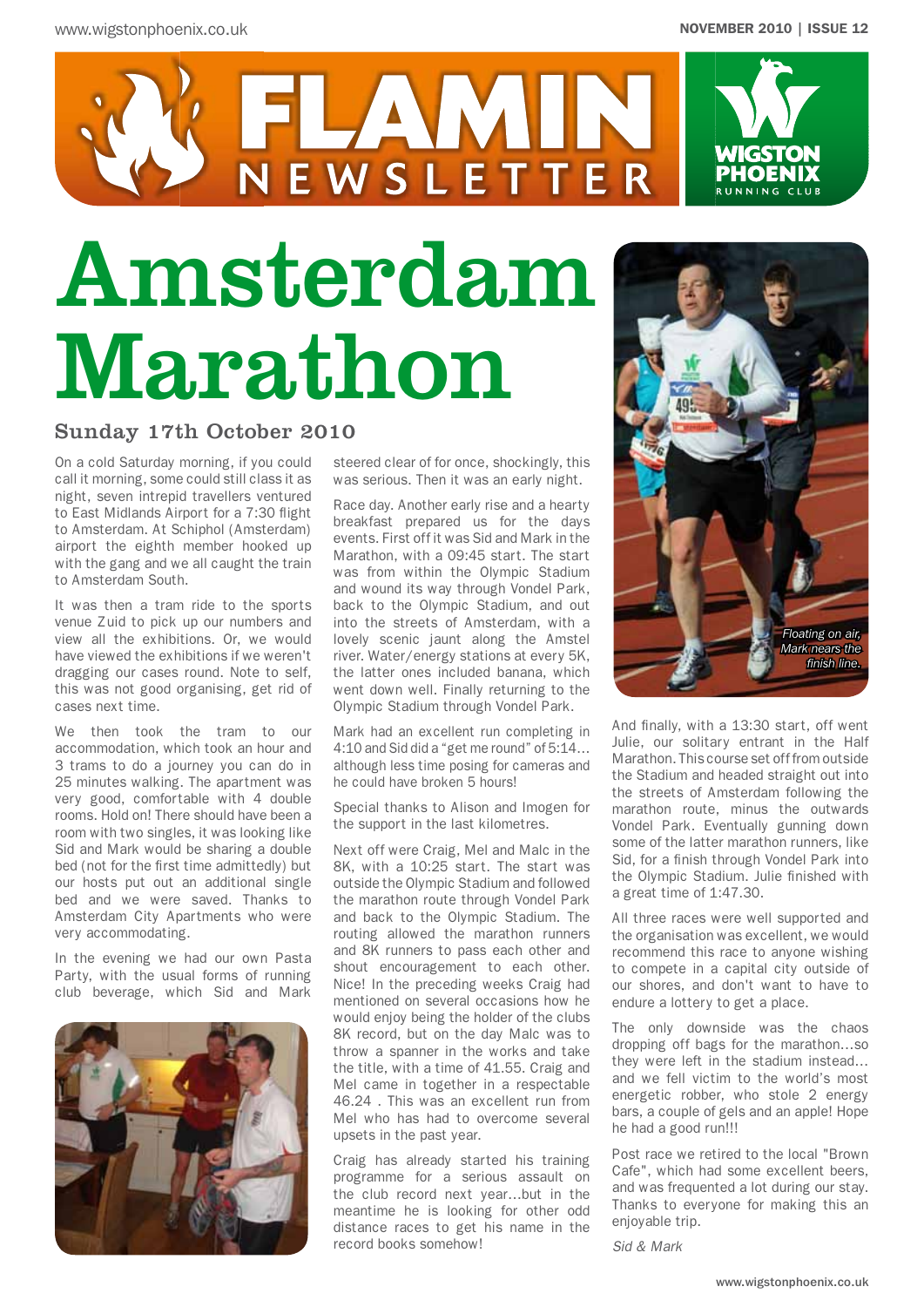# Leicester Marathon Derby Runner XC - Foreman Reservoir - 21st November

#### Sunday 10th October 2010

The marathon and half marathon returned to the city again this year with another rise in entries. With over 3,300 entered it was clear this race has gained in popularity year on year since it's return from Desford.

The conditions on the day were brilliant with it being mild and dry although weather reports had predicted 18c. This year the baggage handover was outside which saved a trek inside to the University building. However, my only grumble was not being given a baggage tag to attach to my bag prior to the day, so more queing for pens and then table space to write on the details. In the end mine fell off and took ages to be found at the end - rant over! Another great team performance on the day by Wigston Phoenix and another great turnout with 33 runners from the Club in the Half marathon and 3 in the full marathon.

Newboy Martin put in a streling performance gaining a new PB by over 4 miuntes and also the first Phoenix runner home in a splendid time of 1.22.57. Next back was Rob Nurse who is just getting back to fitness following injury and in a very respectable time of 1.25.48. Rob Gregory followed next 1.27.44. Another good perfermance was had by Clive who got a new PB of 1.32.13 rounding off a great year of running - must have been that 100% attendance in the league that helped! First home for the Ladies was Tania in 1.42.29 followed closely by Gail in a great time of 1.43.22. A welcome return to running for the Club came from Sara who had a baby boy earlier this year. All those training runs pushing the pushchair around through the park has certainly paid off - welcome back Sara!

In the marathon Alex Webster dipped under 3 hours with 2.56.09, running the first half in a na incredible 1.21.xx. Missing a few key training runs due to injury niggles still makes this a superb run, although Alex was hoping for slightly quicker! Ken Piggin showed good form and made it look easy completing the full course in a respectable 3.37.51. Julie Lamb was our only Lady in the marathon and she toughed it out to get a great time of 3.24.49.

Well done to all those that ran see you back there next year! ------------------------------------------------------------------------

# Rainbows 5k Challenge

#### Sunday 17th October 2010

Beaumont's Phil Chritchlow stormed to an impressive win in the Running for Rainbows 5k Challenge.

On a new and testing course at Carlton Park, Narborough, Chritchlow crossed the line in a time of 16min 45sec.

Wigston Phoenix's Alex Webster was almost a minute behind in 17.31 but still produce a good run.

Third place went to Hinckley's Beth Eburne, winner of the women's Leicester Marathon, who demonstrated her versatility by covering the shorter distance in 17.54.

The first team home in the inaugural Produban Team Challenge were the Hinckley Hopefuls of Eburne, Jason Brotherhood (18.07) and Simon Early (18.12).

Organiser Dave Muddimer said: "It is estimated the event will raise in excess of £1,000 for Rainbows.

"In addition, the team challenge brought in more than £300 for the charities chosen by the first three teams.

"The aim is to develop the race even more next year and really look to add to the quality of the field and make it one of the best 5k races around."

# Derby Runner XC - Foremark

The location is approximately 2 miles west of Ticknall on the road to Milton. There is a charge to enter the car park of £2.50 and the correct change is required. Please car share where possible.

There are NO changing facilities but toilets are available at the visitors centre. The senior race is a 2 lap course of approximately 5.5 miles on a mixture of grassland and hard bridle path. There are some steep gradients so spikes or studs are recommended.

#### Derby Runner XC - General Instructions

Aim to arrive by 10.15 for an 11.00 start. Find a club rep, likely to be Mike Stiff, Bob Pople or Pete Williams and register with them to run. There is a £2.50 entry fee to pay. All senior runners should wear club colours. If you don't have a vest please see Mike Stiff to purchase one. The race distance is usually between 5 and 5.5 miles.

After the finish of the race you will be given a disk which indicates your position. You must return this to the club rep so that your position can be recorded and the results compiled.

There is also an opportunity for children to take part in junior races that start at 10.30am. Any child in school years 1-12 can take part for a £1 entry fee. They do not have to belong to a club and can run in any suitable clothing.

### ------------------------------------------------------------------------

## Derby Runner XC 2010/2011

| <b>21st November</b> |
|----------------------|
| <b>5th December</b>  |
| <b>16th January</b>  |
| <b>20th February</b> |
| <b>6th March</b>     |

Foremark Reservoir, Ivanhoe Runners Bagworth Heath (tbc), Desford Striders Grace Dieu School, Shepshed RC To be confirmed, Hinckley RC To be confirmed, Shelton Striders

Each race is  $£2$  to enter and club vests must be worn. For the first event at Markfield the entry fee will be paid by the club for all paid up members so you can have a *free race* on us.

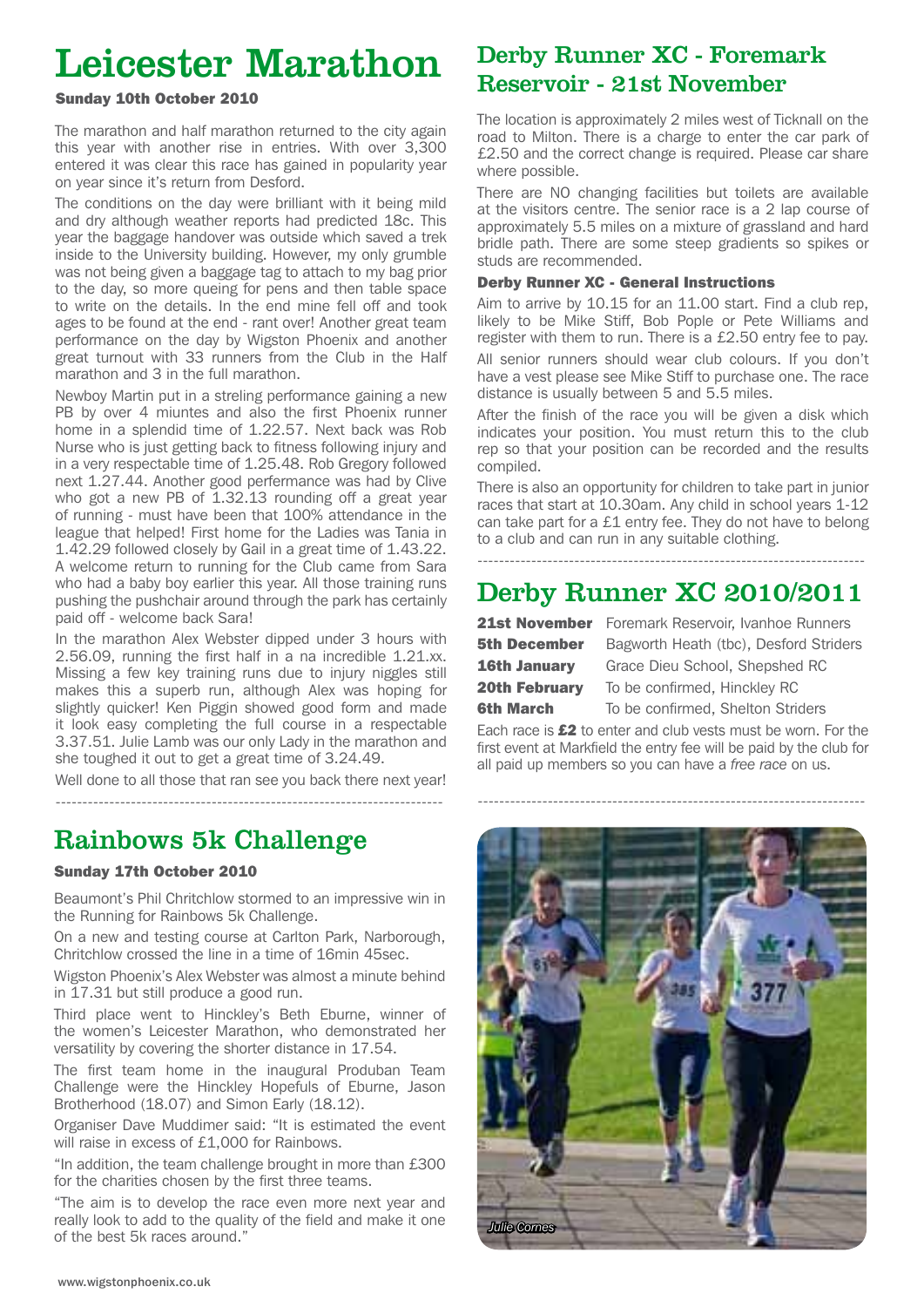### Round Leicester Relay 2010

and Wigston Phoenix entered one mixed team under the captaincy of Craig Baker who once again did a fine job for the club. Thanks also to Carole and Steve Priestley who sorted the route marking out for Leg H Bruntingthorpe to Frolesworth on behalf of the club and provided marshalling duties at Bruntingthorpe. We also had Mike Stiff out on the 91 mile course as an official timekeeper.

The team was a mix of 8 Men and 5 Women overall. There were no changes required on the day and everyone was counted in and counted out to the relief of the Team Captain. Rob Gregory got the team off to a flying start with 10th position to Ratcliffe-on-the Wreake. John Mason completed the next leg to Gaddesby followed by Jane Fraser following on to Somerby.

Rob Pullen, who also sponsored the event through his Leicester Running Shop, ran a creditable 5th place in the leg to Loddington. Tania Brandon took over the reins to Slawston before handing over to Alex Webster. Alex matched Rob's 5th place position to put the team in an overall position of 9th at Foxton, the team's highest placing on the day. Clive Jones maintained the team's 9th position to Bruntingthorpe and Carole Priestley ran on familiar territory to Frolesworth and even ran home afterwards as well.

Julie Palmer then took over the baton to Burbage Common followed by Nigel Ayres completing the longest leg to Market Bosworth which put the team in 12th place. Sam Winters had a good run to Markfield putting the club briefly in 11th place. Andy Peet completed the uphill leg to Beacon Hill before handing over to Mick Jordan who undertook the final leg to the finish at Mowmacre Hill, closely followed by Dave Moorcroft who was a guest runner for Loughborough University.

The team finished a very creditable 12th overall in a time of 10:38:44 and was the 4th mixed team. It is to be noted that we were just over 6 minutes behind the mixed team of West End who obtained their 3rd place awards with a time of 10:32:38. We should look forward to the 2011 event with great optimism.

#### *Mick Jordan*

# The event took place on Sunday 26th September 2010  $\blacksquare$  news in brief

#### New Members

Welcome to *Malc Merrifield* and *Heidi Rose* who joined the club in October.

--------------------------------------------------------------------

--------------------------------------------------------------------

#### Membership Update

New members can join the club now for £9, 50% of the annual cost. Existing members should have now paid their fees for the year. There are currently 111 club members.

#### --------------------------------------------------------------------

--------------------------------------------------------------------

#### Turkey Trot – Sunday 12th December 2010

Please note that race entries are now full.

#### London Marathon Club Entries

We have applied for the usual three Guaranteed Club Entries for the 2011 London Marathon. A draw will be held if there are more requests than entries and this will be held at the end of the Christmas Handicap race on the 19th December 2010. Please confirm any rejected entry details to either Mark Thompson or Mick Jordan by the 14th December. Please note that priority is given to runners who have been club members for over 12 months.

#### Parkrun Braunstone

The popular national Parkrun weekly time trials have landed in Leicester and take place every Saturday morning at Braunstone Park. The weekly free 5k timed run starts promptly at 9.00am. To enter the event you need to register by 6.00pm on Friday at the latest (don't leave it too late to be disappointed!).

--------------------------------------------------------------------

To do so just go to www.parkrun.org.uk/braunstone/ Home.aspx and follow the instructions on the home page. You get sent a barcode which you print out and bring along on the day. This will be needed each time to run.

| <b>ROUND LEICESTER RELAY 2010 FINAL TIMES &amp; POSITIONS</b> |                                       |                  |               |    |                        |                  |               |
|---------------------------------------------------------------|---------------------------------------|------------------|---------------|----|------------------------|------------------|---------------|
|                                                               | <b>TEAM NAME</b>                      | <b>TEAM TIME</b> | <b>Prizes</b> |    | <b>TEAM NAME</b>       | <b>TEAM TIME</b> | <b>Prizes</b> |
| 1                                                             | <b>CORITANIANS MEN</b>                | 8:54:58          | 1st Men       | 18 | FLECKNEY & KIB, MIXED  | 11:18:24         |               |
| 2                                                             | <b>BARROW MENS A</b>                  | 9:08:43          | 2nd Men       | 19 | <b>BARROW MEN B</b>    | 11:37:30         |               |
| 3                                                             | <b>HINCKLEY MEN</b>                   | 9:09:00          | 3rd Men       | 20 | <b>HUNCOTE LADIES</b>  | 11:39:40         | 1st Ladies    |
| 4                                                             | <b>HUNCOTE MENS A</b>                 | 9:28:14          |               | 21 | SHEPSHED MEN B         | 11:43:09         |               |
| 5                                                             | CHARNWOOD MIXED                       | 9:30:28          | 1st Mixed     | 22 | <b>BIRSTALL LADIES</b> | 11:47:14         | 2nd Ladies    |
| 6                                                             | LEICESTER TRI MIXED A                 | 9:33:51          | 2nd Mixed     | 23 | STILTON STRIDERS MIXED | 11:58:27         |               |
| 7                                                             | <b>HARBOROUGH MEN</b>                 | 9:37:02          |               | 24 | <b>BARROW LADIES</b>   | 12:05:16         | 3rd Ladies    |
| 8                                                             | <b>WREAKE MENS A</b>                  | 9:46:15          |               | 25 | SHEPSHED LADIES        | 12:07:01         |               |
| 9                                                             | SHEPSHED MENS A                       | 10:08:33         |               | 26 | LEICESTER TRI MIXED B  | 12:09:46         |               |
| 10                                                            | <b>WEST END MIXED A</b>               | 10:32:38         | 3rd Mixed     | 27 | <b>HINCKLEY LADIES</b> | 12:21:59         |               |
| 11                                                            | <b>BIRSTALL MEN</b>                   | 10:34:00         |               | 28 | <b>OWLS MIXED A</b>    | 12:28:25         |               |
| 12                                                            | <b>WIGSTON PHOENIX MIXED 10:38:44</b> |                  |               | 29 | <b>HINCKLEY MIXED</b>  | 12:36:31         |               |
| 13                                                            | HUNCOTE MENS B                        | 10:44:42         |               | 30 | WEST END MIXED C       | 12:40:02         |               |
| 14                                                            | ROADHOGGS MEN                         | 10:47:41         |               | 31 | <b>WREAKE LADIES A</b> | 12:44:10         |               |
| 15                                                            | L'BOROUGH UNI MIXED                   | 10:52:28         |               | 32 | WEST END MIXED B       | 12:53:00         |               |
| 16                                                            | <b>WREAKE MENS B</b>                  | 11:01:49         |               | 33 | <b>WREAKE LADIES B</b> | 14:02:57         |               |
| 17                                                            | <b>BEAUMONT MIXED</b>                 | 11:06:04         |               |    |                        |                  |               |